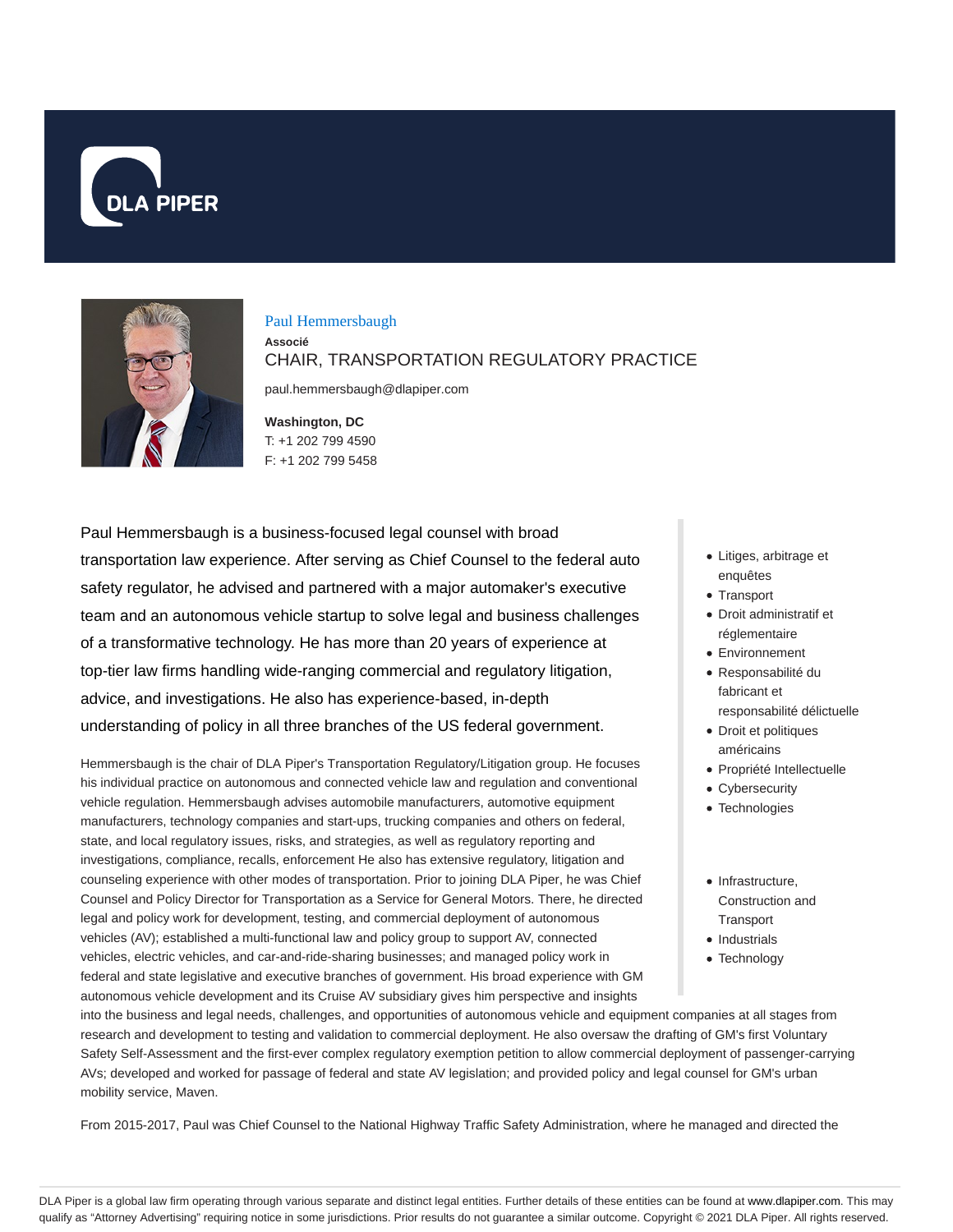Office of Chief Counsel, including lawyers conducting legal work across three divisions. In addition to directing and supervising all legal work of the federal auto safety regulator, he was a principal author of the Federal Automated Vehicles Policy, which provided the first path for legal deployment of AVs. He also oversaw the largest recall in US history and other major enforcement actions and litigation; supervised the issuance of proposed V2V (connected cars) regulations; streamlined interpretation and exemption processes; directed significant rulemakings, including CAFÉ standards; oversaw implementation of federal legislation; and testified before Congress. He also worked on transportation policy and regulatory initiatives involving other modes of transportation and DOT agencies.

Prior to serving as NHTSA Chief Counsel, Paul was a regulatory, litigation, and appellate partner at another major international law firm for nearly two decades. There, he led matters involving transportation and environmental regulation, litigation, and appeals. He represented rail carriers, motor carriers, shipping and logistics companies, and others in regulatory and commercial litigation and appeals, rulemakings, and other regulatory proceedings. As a transportation partner, he was named a leading lawyer in Chambers USA for eight consecutive years, based on client recommendations. He served on the firm's pro bono committee, averaging more than 500 hours pro bono work per year.

While a law firm partner, Hemmersbaugh also served as the General Counsel to the District of Columbia Bar. He was appointed by the DC Bar Board of Governors for five consecutive years to serve as outside general counsel to the District of Columbia Bar, the second largest bar in the United States. In that position, he advised the bar, its governing board, and senior staff on wide-ranging litigation, regulatory, and transactional matters. He also defended the bar and its affiliates (including the lawyer disciplinary system) in a wide variety of lawsuits, drafted legal briefs, analyses and position papers, and hired and supervised outside counsel. Previously, he worked for the US Congress as a legislative director and as a committee staff member.

### DIPLÔMES

### Admissions au Barreau

- District of Columbia
- Michigan

#### **Stages**

Law Clerk to Federal District Court Chief Judge Paul Magnuson, St. Paul, MN

### Expérience préalable

- Senior Legislative Aide and Legislative Director to US Congressman James Oberstar, Chairman − Transportation & Infrastructure Committee, Washington, DC
- Analyst / Economist, Joint Economic Committee of US Congress, Washington, DC

## Éducation

- J.D., University of Minnesota Law School magna cum laude Order of the Coif
- B.A., Economics, Religious Ethics, St. Olaf College magna cum laude Phi Beta Kappa

### Adhésions

General Counsel, District of Columbia Bar 2010-2015

### **ACTUALITÉS**

DLA Piper is a global law firm operating through various separate and distinct legal entities. Further details of these entities can be found at www.dlapiper.com. This may qualify as "Attorney Advertising" requiring notice in some jurisdictions. Prior results do not guarantee a similar outcome. Copyright @ 2021 DLA Piper. All rights reserved.